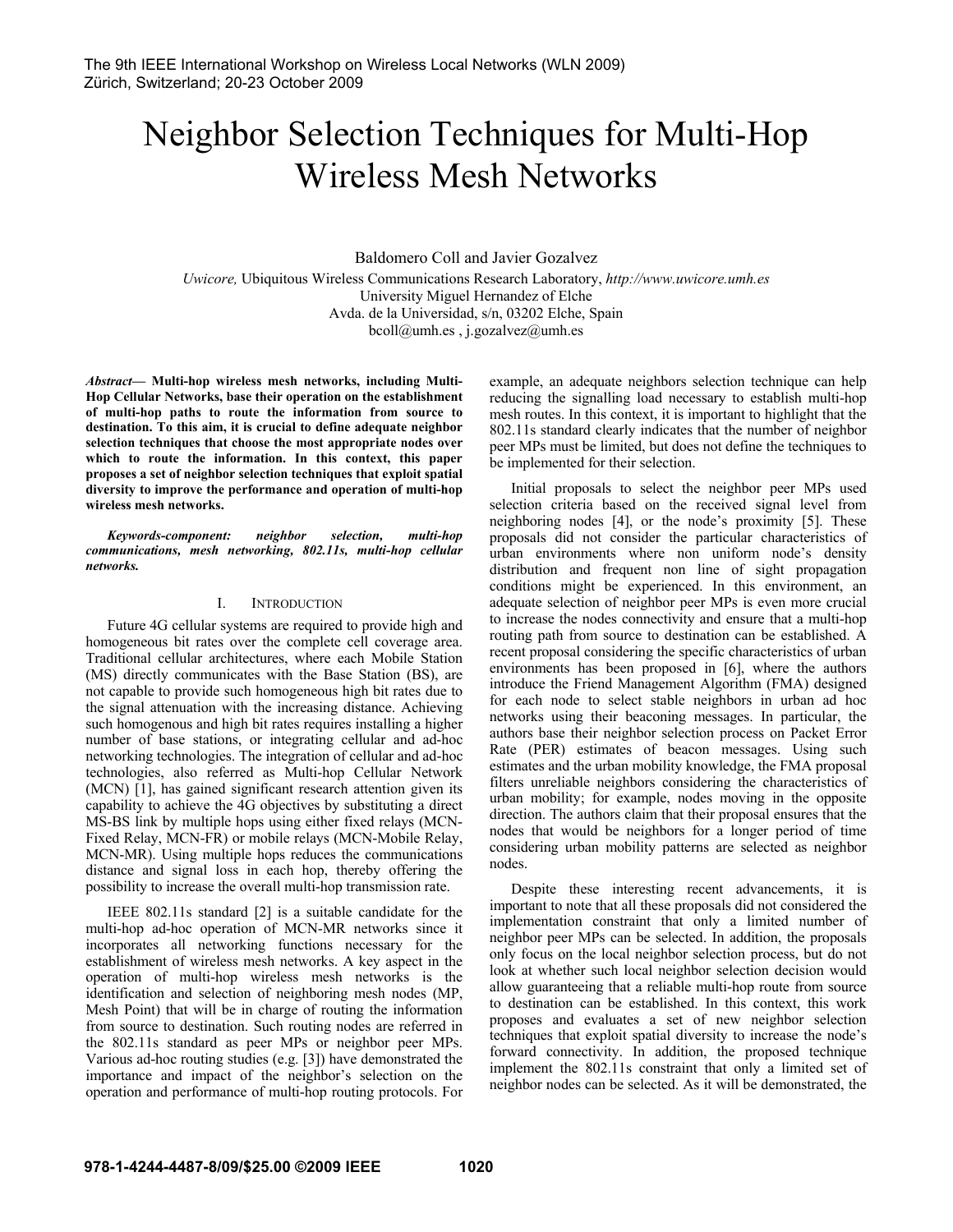proposed spatial diversity approach is capable to guarantee the establishment of diverse multi-hop paths that increase the probability to reliably route the information from source to destination.

The rest of this paper is organized as follows. In Section II a fundamental explanation about the IEEE 802.11s standard is provided. Our proposed neighbor selection techniques are introduced in Section III. The simulation environment and corresponding performance evaluation of the neighbor selection techniques are shown in Section IV and V, respectively. Finally, the conclusion of the research work is given in Section VI.

## II. IEEE 802.11S STANDARD

This work is based on the IEEE 802.11s standard that introduces new networking functions for the establishment of wireless mesh networks, including the mesh discovery process, authentication, mesh links management, channel selection, security, mesh route establishment and congestion control among others. In this work, we focus on the mesh discovery and management processes.

The mesh network discovery process is enabled through the periodic broadcast exchange of beaconing messages among neighboring nodes. The routing protocol proposed in the 802.11s standard is the Hybrid Wireless Mesh Protocol (HWMP), that includes both a reactive and proactive operational mode. In this paper, we focus on the reactive modified version of the AODV (Ad-Hoc On-Demand Distance Vector) [7] protocol that is part of HWMP. AODV is a reactive routing protocol that only searches and establishes a route from source to destination when the source has information to transmit and does not know the route to reach the destination node. In this case, the source node sends a broadcast Route REQuest (RREQ) message that is retransmitted by neighboring nodes. When the destination node receives the RREQ message, it replies with a unicast Route REPly (RREP) message to confirm the route establishment. The reception of RREQ and RREP messages allow intermediate nodes to know their neighboring nodes in the route towards the source and destination nodes.

In the original AODV protocol, the route selected between the source and destination nodes is that with the lower latency, which generally coincides with the route with the lowest number of hops from source to destination. To consider other network parameters, this work is based on the modified AODV protocol, and in particular the on-demand routing mechanism included in the 802.11s standard [2]. The modified AODV implementation still allows the lowest latency route to be created. However, when another RREQ with the same sequence number is received by a node, instead of being discarded, the modified AODV protocol evaluates whether the new route's cost is lower or higher than the route that has already been identified, with the cost computed following a cost function previously defined. To compute the cost of each peer link, the 802.11s standard defines the *Airtime Link* metric but allows for other metrics and cost functions to be implemented. This work is based on the Multiple Metrics (MM) cost function proposed in [8], which bases its routing decision on the number of hops, the channel congestion and the energy consumption. This cost function has been adopted in this work since it considers some of the parameters that are more important for the performance and operation of multi-hop wireless mesh networks, including MCN-MR networks.

The mesh peer link management mechanism described in the 802.11s standard handles the establishment and breakage of peer links betweens MPs. MPs shall not transmit data frames or management frames other than the ones used for the mesh discovery and peer link management until a peer link with a neighboring node has been established. Once such peer link is successfully established between two nodes, they mutually call each other neighbor peer MPs or peer MPs. Although the 802.11s standard indicates that the number of neighbor peer MPs must be limited, it does not define the process to identify and select candidate peer MPs. To ensure that no node remains isolated from a mesh network, the 802.11s standard indicates that every MP must be capable to establish at least one peer link with other MPs within its radio range, even if they do not comply with the peer MP selection criteria.

Figure 1 illustrates the 802.11s message exchange to establish and break peer links between MPs. *MP1* initiates a request to establish a peer link with node *MP2* by sending a *PL\_request* (PeerLink\_request) message. *MP2* replies to this request with the *PL\_confirm* confirmation message announcing its willingness to establish a peer link with node *MP1*. This message exchange is then repeated by *MP2*, and a peer link is successfully established between two nodes when they both have sent, received and correctly processed the *PL\_request* and *PL\_confirm* messages. The process to break a peer link established between peer MPs is initiated with the transmission of a *PL\_close* message. The receipt of such message breaks an established peer link, and the receiving node sends a *PL\_close*\_*confirm* message to indicate its closure acceptance and complete the peer link breakage process. Figure 1 also represents the possible states of the MPs that participate in the establishment and breakage of peer MP links:

- **-** *LISTEN*: MPs are listening for the potential receipt of a *PL\_request* message to establish a peer link.
- **-** *OPN\_SNT*: an MP has sent a *PL\_request* message and is waiting for the receipt of the *PL\_confirm* reply.
- **-** *CNF\_RCVD*: an MP has received the *PL\_confirm* reply but has not yet received the *PL\_request* from the MP with which it is looking to establish a peer link.
- *OPN RCVD*: this state is reached by the MP with which we are looking to establish a peer link, when it has received a *PL\_request* message but it has not yet received the *PL\_confirm* reply to its *PL\_request* message.
- **-** *ESTAB*: this state is reached when an MP completes the peer link establishment process with another node (the MP has received and sent the *PL\_request* and *PL\_confirm* messages).
- **-** *HOLDING*: an MP is in the process to break a peer link with another node, and it is waiting to receive the *PL\_close\_confirm* message.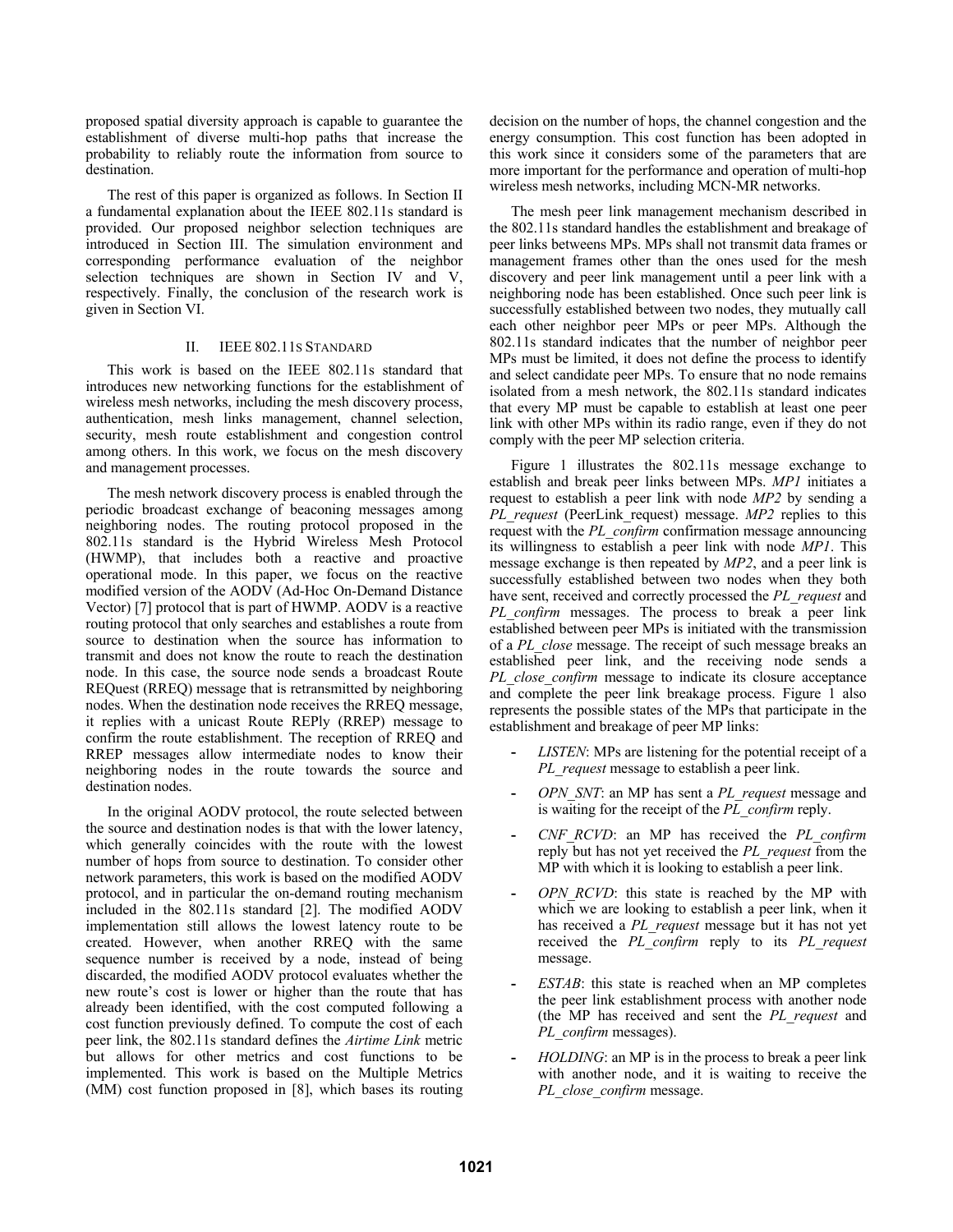

Figure 1. Messages exchanged in a peer link management process.

The peer link establishment process defines timers to avoid permanently waiting for reply messages. The timers participating in the peer link management process are also illustrated in Figure 1. The retry timer controls the maximum waiting time for a PL\_confirm message after a PL\_request. The confirm timer defines the maximum waiting time to receive a PL\_request after a PL\_confirm message. If any of these timers expire, the peer link establishment process between two MPs is ended, and they both return to their LISTEN state. Finally, the holding timer is initiated at the start of the process to break a peer link, and avoids an excessive waiting time for a PL\_close\_confirm message. If such message is not received by the time the holding timer expires, the peer link is broken.

#### III. NEIGHBOR SELECTION TECHNIQUES

The proposed neighbor selection techniques follow a two phase operation. During the establishment phase, each MP executes with a *T* periodicity the mesh peer link establishment mechanism with its neighbors<sup>1</sup>. The establishment phase is run only if a node has fewer neighbor peer MPs than that allowed (*max peer MPs*). The update phase checks that the selected neighbor peer MPs still fulfil the neighbor peer MP selection criteria. If this is not the case, and there is a another node that fulfils such criteria, this node will then replace the neighbor peer MP that does not fulfil anymore the neighbor selection criteria. The update phase is run in this work with a *3T* periodicity.

#### *A. Bidirectional Neighbor Selection (BiNS) technique*

The Bidirectional Neighbor Selection (BiNS) technique is aimed at exploiting spatial diversity to provide varied routes between the source and destination nodes. To do so, BiNS avoids selecting all neighbor peer MPs in the same direction towards the destination node. During the establishment phase, BiNS selects all its neighbor peer MPs, except the last one, following the beacon's message PER estimate proposed in [6], and that will be hereafter referred to as PER algorithm. In our implementation, the PER algorithm selects the neighbors with a lower PER estimate, measured over the last 20 beacon periods. To select the last neighbor peer MP, BiNS checks the location of the already selected neighbor peer MPs, and selects a last neighbor peer MP that is located in the opposite direction of the previously selected neighbor peer MPs. The proposed technique requires that all neighbors transmit their position in the beacon messages, which is not unrealistic given the continuous increase of devices with embedded GPS capabilities. The update phase is only performed if the BiNS criteria (i.e. all the selected neighbor peer MPs are not in the same direction) is not fulfilled and there is a candidate peer MP that could fulfill it.

The BiNS operation is illustrated in Figure 2. Let's suppose that the maximum number of neighbor peer MPs is four. The first three neighbor peer MPs (*MP1*, *MP2* and *MP3* in the figure) are selected following the PER criteria; for the example illustrated in Figure 2, we consider that the neighbor peer MPs with the best PER performance are those at a shortest distance from the source node *S*. If we applied the PER criteria to select the fourth and last neighbor peer MP, *MP4* would be the last selected neighbor peer MP. However, selecting *MP4* as the last neighbor peer MP would locate west of the source node *S* all the selected neighbor peer MPs, which would limit the possibilities to reach the destination node, if such node was located east of the source node *S*. In this context, the BiNS technique selects *MP5* as the last neighbor peer MP.



Figure 2. BiNS neighbor peer MP selection process.

## *B. Minimum Separation Neighbor Selection (MiSeNS) technique*

The Minimum Separation Neighbor Selection (MiSeNS) proposal also targets to exploit spatial diversity in the neighbor peer MP selection process by avoiding selecting closely located neighbor peer MPs. To this aim, the MiSeNS proposal defines a minimum separation (*dist\_PEERs*) that must be guaranteed between the node that is selecting neighbors and all its neighbor MPs, and also between the selected neighbor peer

 $\frac{1}{T}$  *T* represents the beacon's exchange periodicity.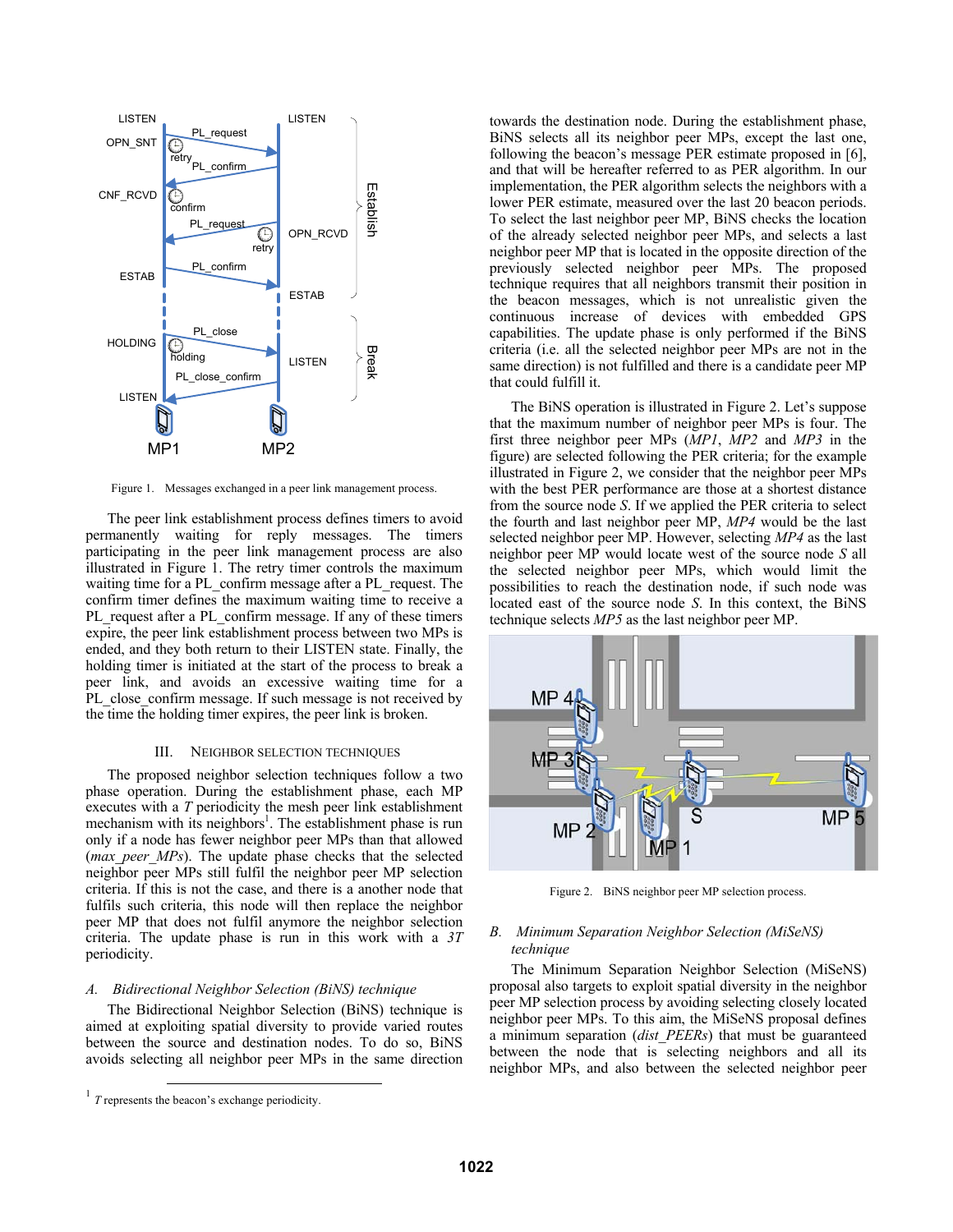$MPs<sup>2</sup>$ . This technique is proposed since selecting closely located neighbor peer MPs would not provide the multi-hop route diversity that is expected to improve the operation and performance of multi-hop wireless mesh networks.

During the establishment phase, MiSeNS selects all its neighbor peer MPs following the PER algorithm as long as the minimum separation criteria previously described is guaranteed. The protocol would then verify during the update phase if the minimum distance criteria is still guaranteed. If not, the MiSeNS technique would replace the neighbor peer MPs that do not guarantee the minimum separation criteria. The MiSeNS operation is illustrated in Figure 3, where *dist\_PEERs* has been set equal to the street's width. If the PER algorithm was applied<sup>3</sup>,  $\overrightarrow{MP1}$ ,  $\overrightarrow{MP2}$ ,  $\overrightarrow{MP3}$  and  $\overrightarrow{MP4}$  would have been selected as neighbor peer MPs. Since *MP2* and *MP3* are closely located to *MP1*, and hence, do not provide any multihop route diversity, MiSeNS discards them as potential neighbor peer MPs and selects instead the nodes *MP5* and *MP6* as neighbor peer MPs.



Figure 3. MiSeNS neighbor peer MP selection process.

## *C. Bidirectional and Minimum Separation Neighbor Selection (BiMiSeNS) technique*

Finally, this paper proposes a third spatial diversity neighbor selection technique that combines the BiNS and MiSeNS proposals to increase the wireless multi-hop mesh route diversity. During the establishment phase, the Bidirectional and Minimum Separation Neighbor Selection (BiMiSeNS) technique selects all the neighbor peer MPs following the PER algorithm and the minimum separation criteria. If all the selected neighbor peer MPs are located in the same direction, the BiMiSeNS proposal selects the last neighbor peer MP so that it is located in the opposite direction of the other neighbor peer MPs, while still guaranteeing the minimum separation criteria. In the update phase, BiMiSeNS checks first that the bidirectional criteria is guaranteed with the

selected neighbor peer MPs, and then the minimum separation criteria.

## IV. SIMULATION ENVIRONMENT

This work has been conducted using the ns2 simulation platform. The version employed is ns2.29 that incorporates the mobility extension developed by CMU's Monarch Group [9], which allows the simulation of WLAN networks as well as adhoc multi-hop networks. The main CMU's Monrach Group contributions to the mobility extension are: the implementation of the Address Resolution Protocol (ARP), the implementation of some ad hoc network routing protocols such as DSR, DSDV, TORA and AODV; and the support for introducing new MAC layer implementations.

In particular, a 1900m x 1900m Manhattan scenario with 350 nodes moving following the *Random Walk Obstacle* [10] mobility model has been emulated. In *Random Walk Obstacle*  model each node moves along the street graph. At each corner, the node selects the neighboring corner at random and moves towards it. In this work, the maximum number of neighbor peer MPs (*max\_peer\_MPs*) that can be selected has been set equal to four. In this case, the emulated mobile node's density guarantees that 95% of the nodes have at least four neighbors to select from, which ensures that the neighbor peer MPs can be selected following the neighbor selection techniques under study.

The nodes communicate using the IEEE802.11a standard at 5.8GHz. The propagation loss is modelled through the deterministic pathloss model implemented in the WINNER European project for the urban micro-cellular scenario. This model differentiates the path loss experienced under Line of Sight (LOS) and Non LOS (NLOS) conditions [11], which are highly influenced in this work by the presence of obstructing buildings. Despite not considering equal transmitting and receiving antenna heights, to the author's knowledge this model is the most suitable one since it reproduces urban environment with relatively low BS antenna heights.

The WINNER pathloss for LOS conditions is expressed as follows:

$$
PL_{\text{cos}}(d[m]) = \begin{cases} 22.7 \log_{\text{10}}(d[m]) + 41 + 20 \log_{\text{10}}(f[GHz]/5) \\ \text{if} \quad d < R_{\text{10}} \\ 40 \log_{\text{10}}(d[m]) + 41 - 17.3 \log_{\text{10}}(R_{\text{10}}) + 20 \log_{\text{10}}(f[GHz]/5) \\ \text{if} \quad d \ge R_{\text{10}} \end{cases} \tag{1}
$$

where:

$$
R_{_{bp}} = 4 \frac{(h_{_A} - 1)(h_{_B} - 1)}{\lambda} \tag{2}
$$

*d* is de distance between the transmitter and the receiver,  $h_{\mu}$  and  $h_{\mu}$  are their respective antenna heights and  $f$  is the carrier frequency.

For NLOS conditions, the pathloss can be expressed as:

 <sup>2</sup> As a result, the MiSeNS proposal also requires transmitting the node's position in the beacon message.

<sup>3</sup> For the example illustrated in Figure 3, we also assume that the maximum number of neighbor peer MPs is four, and that the neighbor peer MPs with the best PER performance are those at a shortest distance from the source node *S.*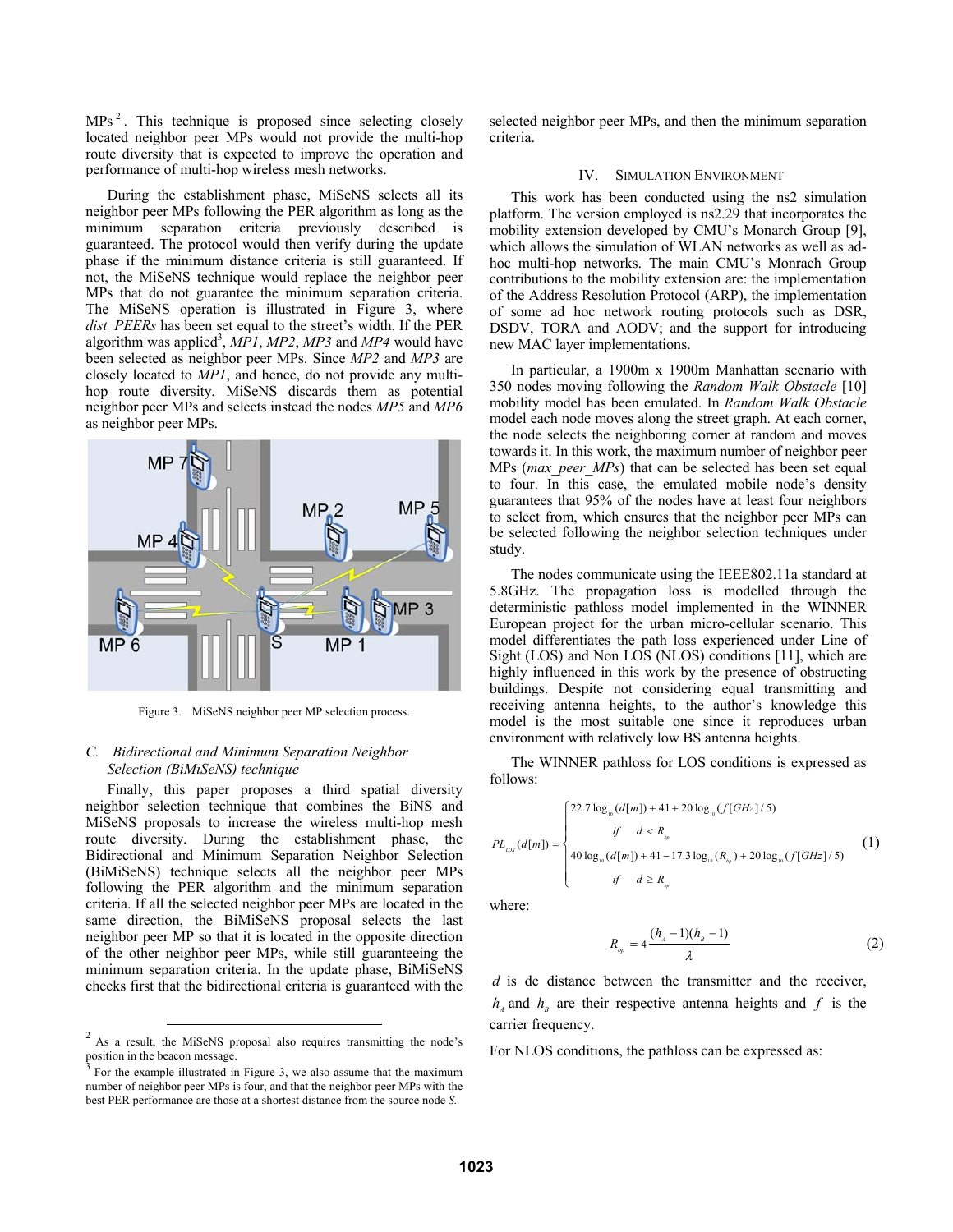$$
PL_{MOS}(d_A[m], d_B[m]) = PL_{LOS}(d_A[m]) + 20 - 12.5n_j ++ 10n_j \log_{10}(d_B[m])
$$
\n(3)

where:

$$
n_{j} = \max(2.8 - 0.0024d_{A}[m], 1.84)
$$
 (4)

 $d_{\mu}$  and  $d_{\mu}$  are the transmitter and the receiver distances to the closest intersection.

Figure 4 shows the related LOS-NLOS condition in urban scenario.



Figure 4. Propagation conditions in a realistic urban environment.

The implemented traffic model follows the on-off bursty pattern characteristic of data transmissions, but does not try to exactly characterise any specific traffic source. In particular, the model simulates 200 seconds traffic sessions where *on* and *off* periods last 5 and 15 seconds respectively. The defined *off* period ensures that the nodes routing tables validity has expired at the start of the following *on* period. During the *on* period, the source nodes transmit 50 packets to the destination node that is located at the centre of the simulated Manhattan scenario. Figure 5 summarizes the on-off data traffic model.



Figure 5. On-Off data traffic model.

The remaining simulation platform parameters are summarised in Table I.

TABLE I. NS2 SIMULATION PARAMETERS

| Parameter                | Value |
|--------------------------|-------|
| Number of nodes          | 350   |
| Buildings width (m)      | 225   |
| Street width (m)         | 25    |
| $dist$ PEERs $(m)$       | 25    |
| Transmission power (W)   | 0.2   |
| Transmission rate (Mbps) | 12    |
| Node's speed $(m/s)$     | 1.5   |
| Data packet size (bytes) | 500   |
| Beacon's period (s)      |       |
| Simulation time (s)      | 10000 |

#### V. PERFORMANCE EVALUATION

The performance of the proposed neighbor selection techniques is compared to that achieved using the PER algorithm, and considering an unlimited number of neighbor peer MPs, hereafter referred as PER and MM respectively. At this stage, it is important to note that although considering all neighbors as potential neighbor peer MPs is not realistic, this case has been simulated to achieve the upper bound benchmark reference performance over which to compare the neighbor selection techniques proposed in this paper.



Figure 6. Packet Delivery Ratio at the application and network levels.

TABLE II. NUMBER OF RETRANSMITTED RREQ MESSAGES PER ROUTE ESTABLISHMENT

| <b>Techniques</b> | <b>RREO/route</b> |  |  |
|-------------------|-------------------|--|--|
| MМ                | 472.33            |  |  |
| PER               | 54.37             |  |  |
| <b>BiNS</b>       | 78.43             |  |  |
| MiSeNS            | 86.03             |  |  |
| <b>BiMiSeNS</b>   | 101.59            |  |  |

Figure 6 shows that an unlimited number of neighbor peer MPs (MM technique) would achieve the highest packet delivery ratios, both at the application level (rate\_app) and the network level (rate\_net)<sup>4</sup>. However, considering all nodes as potential neighbor peer MPs significantly increases the signalling load associated with the multi-hop route establishment. In fact, the results depicted in Table II show that MM considerably increases (465% and 600% with respect to BiMiSeNS and BiNS respectively) the number of retransmitted RREQ packets per route establishment. The results illustrated in Figure 6 also show that the neighbor selection criteria exploiting spatial diversity increase the application packet delivery ratio, with the increase augmenting with the spatial diversity. In fact, BiMiSeNS is the technique achieving the best performance, improving the application packet delivery ratio by 45% compared to the PER technique. As shown in Table III, the techniques achieving the highest performance are those resulting in a higher spatial diversity. The results depicted in

<sup>&</sup>lt;sup>4</sup> The rate net parameter represents the packet delivery ratio to the destination node with regards to the routed packets.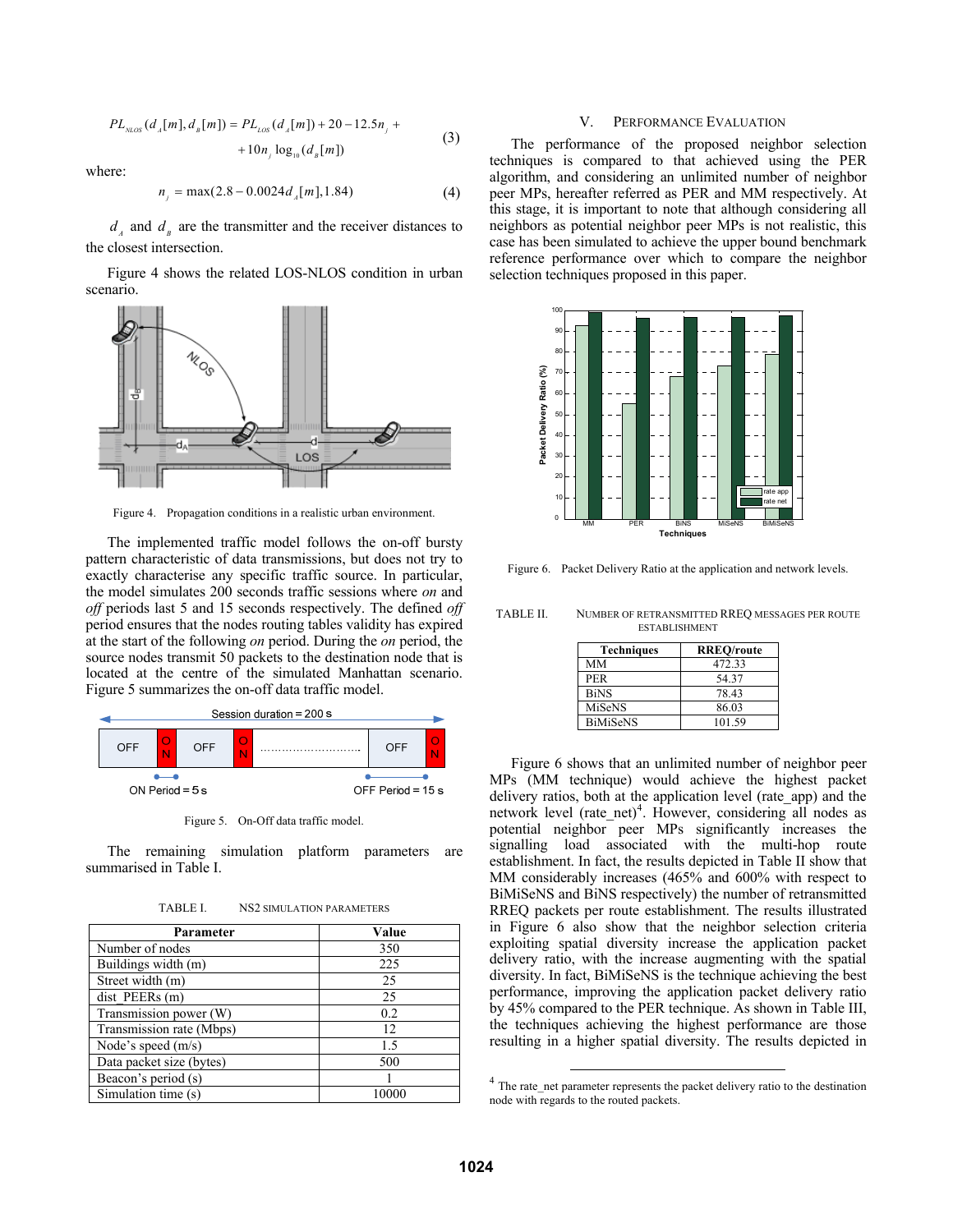Figure 6 and Table III show that the neighbor selection techniques increasing the spatial diversity improve the probability to find a multi-hop route from source to destination. In addition, the proposed techniques also increase the duration and stability of the peer mesh links compared to the PER technique (Figure 7), although in this case the duration slightly decreases as the spatial diversity increases.



Figure 7. Neighbor peer MPs link's duration.

TABLE III. MEAN AND STANDARD DEVIATION OF THE DISTANCE BETWEEN SELECTED NEIGHBOR PEER MPS.

| Technique<br><b>Distance</b> | <b>PER</b> | <b>BiNS</b> | <b>MiSeNS</b> | <b>BiMiSeNS</b> |
|------------------------------|------------|-------------|---------------|-----------------|
| Mean                         | 150.62     | 159.76      | 182.01        | 183.42          |
| Standard deviation           | 110.12     | 113.62      | 118.24        | 118.32          |

Table IV highlights some of the main characteristics of the multi-hop routes established using the implemented neighbor selection techniques. The illustrated results clearly show that limiting the number of possible neighbor peer MPs is not only necessary for a realistic multi-hop wireless mesh implementation, but also significantly conditions the operation of such networks since it increases the number of hops and distance from source to destination. In the results illustrated in Table IV, MM increases the distance between hops since the original MM cost function favours the establishment of routes with the lower possible number of hops. Table IV also shows that when the PER algorithm manages to establish multi-hop routes from source to destination, these routes have a shorter length than the proposed neighbor selection techniques. However, the PER technique increases the time<sup>5</sup> and signalling needed to establish such multi-hop routes, and reduces their duration. The difficulty of the PER technique in establishing a route from source to destination compared to the proposed neighbor selection techniques is also observed in the increase in the number of RREQ messages necessary to establish a multi-hop route. The AODV routing protocol retransmits a

RREQ message if a RREP message is not received before a timer expires. Increasing the number of RREQ messages transmitted per created route indicates a higher difficulty to establish the route from source to destination. The proposed neighbor selection techniques also increase the multi-hop routes duration compared to the PER technique, and even to the case in which an unlimited number of neighbor peer MPs can be selected. Another interesting parameter reflecting the achieved multi-hop route diversity with the techniques proposed in this paper is the ratio between the number of received RREP messages and the number of transmitted RREQ messages. In fact, the results obtained show that the proposed techniques seeking to have neighbor peer MPs in opposite directions (BiNS and BiMiSeNS) result in a higher number of RREP messages per route requested, which highlights the achieved spatial diversity.

| TABLE IV. | MULTI-HOP ROUTE CHARACTERISTICS |
|-----------|---------------------------------|
|-----------|---------------------------------|

| Technique                                   | MМ    | <b>PER</b> | <b>BiNS</b> | <b>MiSeNS</b> | <b>BiMiSeNS</b> |
|---------------------------------------------|-------|------------|-------------|---------------|-----------------|
| Number of hops                              | 6.55  | 14.4       | 14.7        | 14.0          | 13.9            |
| Hop distance (m)                            | 185.7 | 122.2      | 122.2       | 140.0         | 139.1           |
| Multi-hop route distance (m) 1157.3         |       | 1746.1     | 1771.3      | 1936.0        | 1908.6          |
| Time to establish a multi-<br>hop route (s) | 0.041 | 0.230      | 0.199       | 0.182         | 0.209           |
| RREO needed per route                       | 1.12  | 1.98       | 1.73        | 1.58          | 1.77            |
| Route duration (s)                          | 1.55  | 1.47       | 1.61        | 1.70          | 1.53            |
| Percentage of broken routes                 | 25.55 | 31.41      | 30.35       | 35.99         | 32.65           |
| <b>RREP / RREO</b>                          | 1.64  | 1.28       | 1.42        | 1.29          | 1.37            |

TABLE V. ENERGY CONSUMPTION PER NODE

| Technique       | E data       | E routing | E link | E beacon |
|-----------------|--------------|-----------|--------|----------|
|                 | $\mathbf{J}$ | (J)       | (J)    | (J)      |
| PER             | 1.02         | 0.66      | 1.02   | 0.51     |
| <b>BiNS</b>     | 1.28         | 0.73      | 0.65   | 0.51     |
| MiSeNS          | 1.33         | 0.70      | 0.92   | 0.51     |
| <b>BiMiSeNS</b> | 1.42         | 0.69      | 0.94   | 0.51     |

Finally, the results illustrated in Table V highlight the energy consumption per node comparison for the implemented neighbor selection techniques. The *E\_beacon* parameter represents the energy consumed by the beaconing messages used to discover and establish the mesh network. The *E\_beacon* result is equal to all the simulated techniques since they all implemented the same beacon periodicity. The *E\_link* parameter reflects the energy consumption in the establishment and destruction of peer mesh links. The shorter peer MP link duration measured with the PER technique (Figure 5) results in a higher peer mesh link management energy consumption. The *E\_routing* parameter measures the energy consumption derived from all tasks needed to establish a multi-hop route (e.g. the transmission of RREQ and RREP messages). The achieved *E\_routing* value for all the simulated techniques is very similar given that the *off* period in the simulated traffic model always

 $5$  The time needed to establish a multi-hop route is measured as the time difference between the first RREQ message sent by the source node and the reception of the RREP message by the source node.